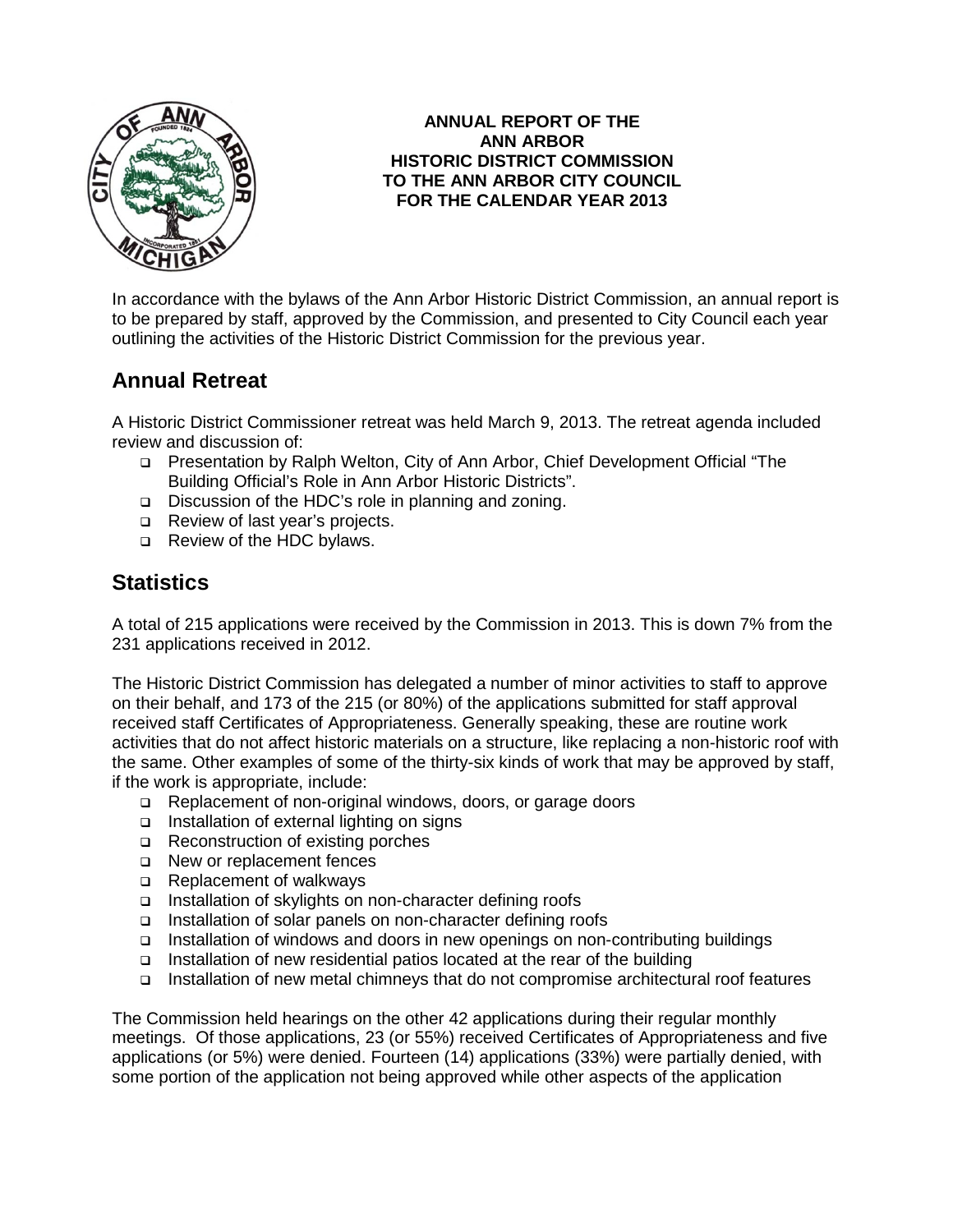received Certificates of Appropriateness. All of the sites were visited prior to their hearing by the HDC Review Committee, which is made up of two Commissioners and staff.

The denied applications included:

- $\Box$  A request to replace wood windows with vinyl.
- □ Signage.
- Installation of screens on side porch.

# **Historic Preservation Awards**

Each year, the Historic District Commission presents Historic Preservation Awards to property owners who have shown dedication to preservation by rehabilitating or maintaining their historic property. The Ann Arbor Historic District Commission's 2013 awards were presented by Mayor John Hieftje during the June 3, 2013 City Council meeting. A reception for award recipients was held at the Judge Robert S. Wilson House following the ceremony at City Hall.



### *Rehabilitation Awards*

Rehabilitation Awards recognize substantial work which returns a property to a state of utility through repair or alteration in accordance with good preservation practice as established by the US Department of the Interior. The work facilitates contemporary needs but respects the features of the property which are significant to its historic and architectural values.

#### **Awarded to: The Shaffran Companies, dba 420 W. Huron LLC. For: 420 W. Huron** *-* **Free Methodist Church**

Built in 1921 as the Free Methodist Church, this building served as the Washtenaw County Shelter for the Homeless for 30 years, from 1984-2004. The building was restored using

archival photos by Ed Shaffran (420 W. Huron Associates, LLC) in 2005 and is now the Ann Arbor School of Yoga.

### *Preservation Awards*

Preservation awards are given to owners who have undertaken superior maintenance and repair of a significant property to preserve its essential historical, cultural or architectural value for a period of 10 years or more.



#### **Awarded to: Lottie Van Curler For: 120 Packard - William W. Wines house**

Built ca. 1848 by William W. Wines, an early pioneer from Connecticut, this house has been home to many important people in Ann Arbor's history. One family in the 1880s was that of Sedgewick Dean, whose daughter Elizabeth willed \$2 million to Ann Arbor to take special care of its trees in 1964. Since 1965 it has been home to Lottie Van Curler who has maintained it in excellent condition. This site is a

former Individual Historic Property Historic District.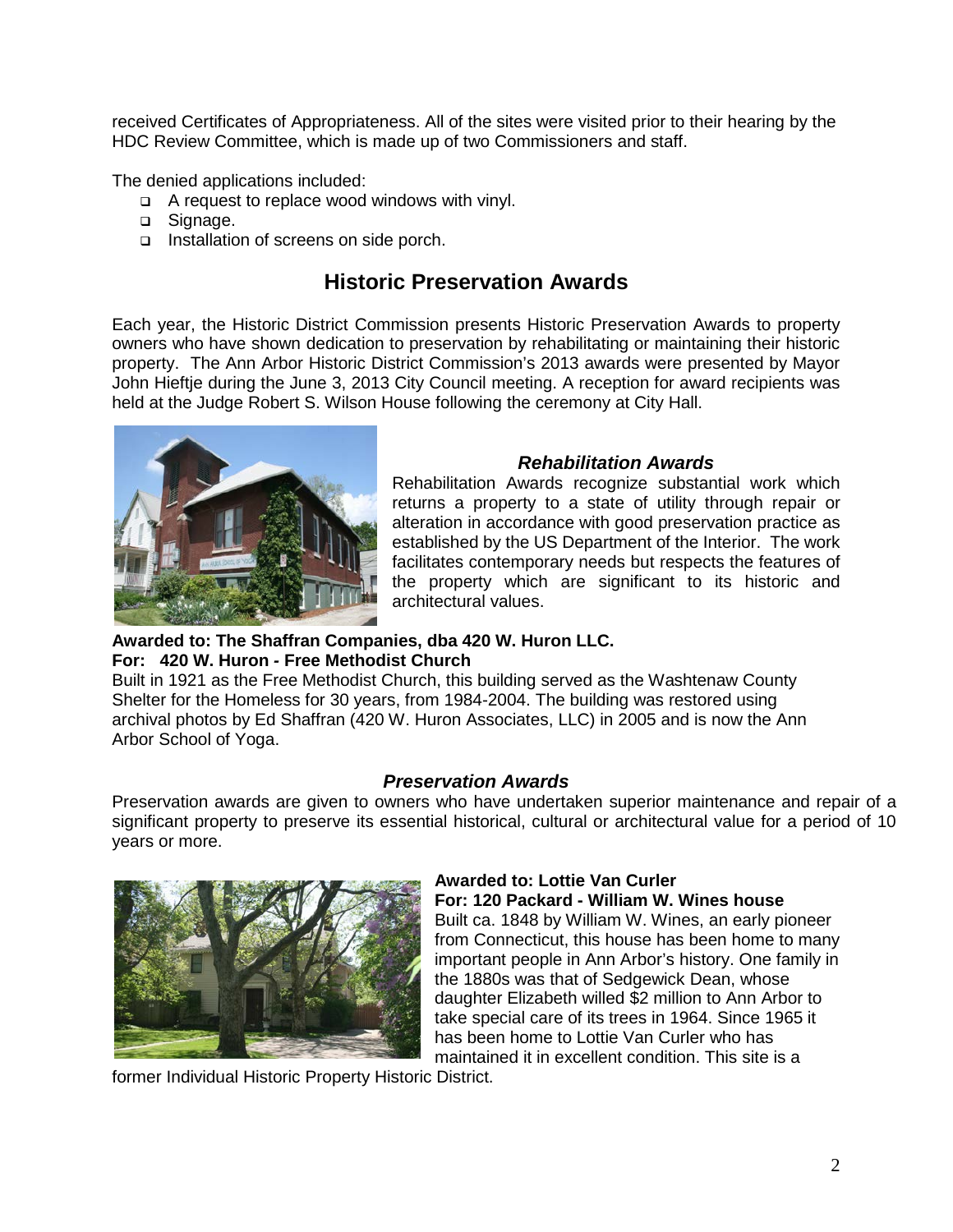

#### **Awarded to: John Mouat and Lisa Mouat Snapp. For: 719 W. Washington - David F. Allmendinger House**

This simple Queen Anne home was built by Allmendinger who founded the Ann Arbor Organ Company (first Organ Works, then Allmendinger Organ) in 1874. Starting from two houses at Washington and First, Allmendinger built four brick buildings that stand today at 120-130 S. First. He built this home in 1890 and had an elaborate garden in the rear with ponds and a

gazebo—a little Belle Isle to one reporter. He raised his 13 children here and a descendant lived here until 1992. John and Lisa purchased it from the original owners and updated it with preservation in mind. Historic aspects of the interior were kept. They also did significant landscaping including the reintroduction of a spring fed pond. This property is part of the Old West Side Historic District.



#### **Awarded to: Jayne Haas and Marie Coppa For: 711 W. Washington - William H. and Julia Murray House**

Judge Murray married Julia Allmendinger and built his Tudor house next door. He was the developer of both Murray and Mulholland Streets in the early 20<sup>th</sup> century. This house has been lived in by Jayne Haas and later Marie Coppa since the 1970s. It was on the Old West Side Homes Tour in 1977 and 1985. This site is part of the Old West Side Historic District.



## **Awarded to: Susan Fisher For: 212 Third - Katherine Staeb House**

This Queen Anne style home with many decorative bands of wood and shingling and an open front porch showcases some of the defining features for Old West Side houses. It was built by Staeb, the widow of J. George Staeb, who lived here until the 1930s. It has been well maintained by Susan Fisher since 1987 and has just been painted in vivid contrasting colors making the original designs pop out. It is one of the few houses on the OWS with its original porch and spindles. Many OWS Houses altered the porches in the early 20<sup>th</sup>

century so this original one is very special. This property is part of the Old West Side Historic District.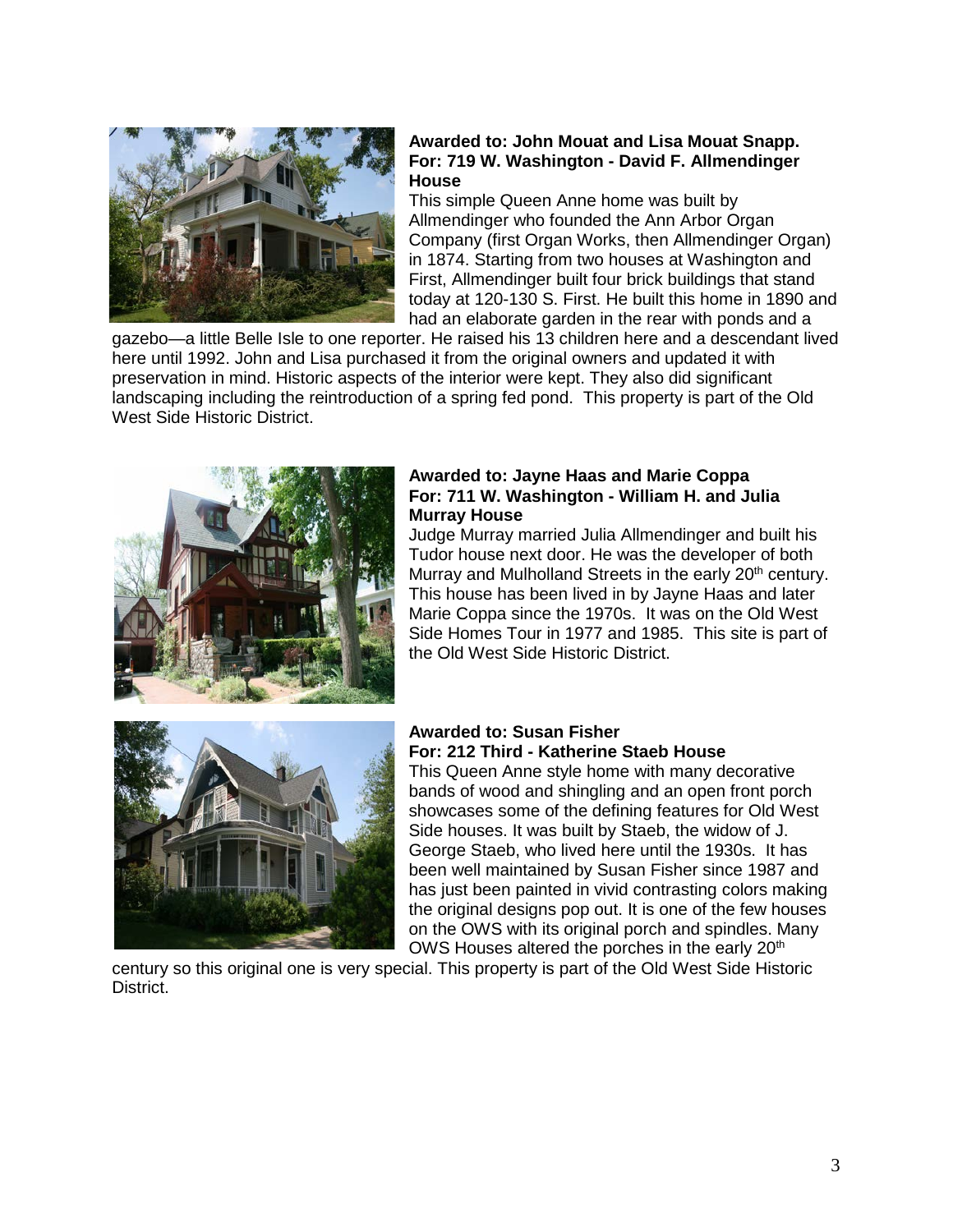

## **Awarded to: Chris Stier and Tom Fricke For: 222 N. Seventh - Julius Niehaus house**

Julius Niehaus, a machinist, and his wife lived here from 1918 (the house is listed as 'vacant' in the 1917 city directory) until the 1930s. This lovely arts and crafts house has been maintained in super condition by current owners Tom Fricke and Chris Stier since 1992.



#### **Awarded to: Zeta Tau Alpha Sorority For: 1550 Washtenaw - Phi Kappa Psi Fraternity** This grand Tudor nestled in a deep setback off Washtenaw near "the Rock" was built in 1921 by the Phi Kappa Psi fraternity. Three pairs of brick pillars line the driveway feature the Greek Letters of the fraternity and the initials of law Professor Jerome C Knowlton who lived next door. It was purchased in 1971 by the Zeta Tau Alpha Sorority who has maintained it with loving care and touts it

in their website. This property is part of the

Washtenaw-Hill Historic District.



#### **Awarded to: John and Christa Williams For: 1115 Woodlawn - Christian Eberbach House**

Christian Eberbach, an immigrant from Germany who trained as a pharmacist before coming to the US in 1838, built this house in what was then the country to provide a healthful atmosphere for his children. In 1842 he founded the Eberbach & Company to manufacture equipment used by pharmacists and the company is still in business today. This Italianate Villa style house was originally named "Woodlawn" (hence the name of the street) and faced

Packard Road when it was a stagecoach route. The building was constructed in the popular Italianate villa style with an L-shape and large tower. Workers from Germany were imported to build it.

It has been the home of Christa and John Williams since 1987. They have maintained it in excellent condition, updating the kitchen and bathrooms and building a garage and converted a mud room into a sun room while keeping the same design elements. The Williams have also aided architecture and design students who have written papers about the house. This property was a former Individual Historic Property District.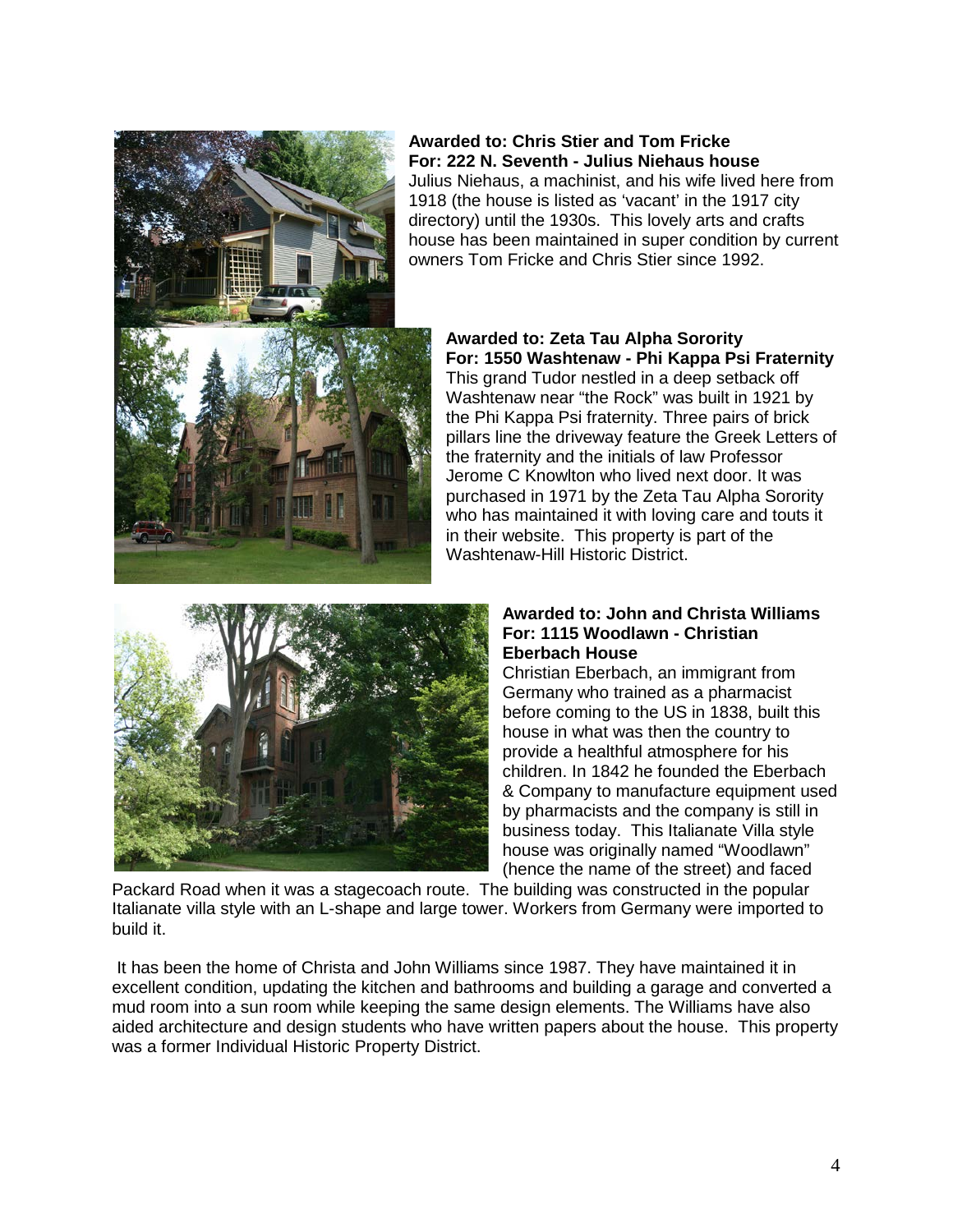



#### **Awarded to: Martha and Gene Burnstein For: 2505 Geddes- Crozier Farmhouse**

This 1887 Queen Anne farmhouse is a hidden gem, set far back from Geddes making it almost invisible in the summer. It was home to the Sleator Family for many generations and old photos of it exist. It has been the home of Gene and Martha Burnstein since 1973 and they have kept it in wonderful condition with many historical elements preserved and enhanced. Especially notable is the lattice work on the porch, probably from the early 20<sup>th</sup> century, and their preservation of the old

outhouse with 3 seats. **Awarded to: David Steinberg and Bethany Steinberg** 

**For: 1425 Pontiac- Guy Beckley House** Long recognized as an important stop on the Underground Railroad, this house was built by Rev. Guy Beckley, publisher of the Abolitionist newspaper the Signal of Liberty in the 1840s. This New England style Georgian house with center entry and symmetrical façade, also housed U-M architecture professor Ralph Hammett in the 1930s. Hammett restored what was then a run-down house and added the

front portico. It has been lovingly maintained by David Steinberg and Bethany Van Duyne since 1997.



# **Awarded to: David and Constance Osler For: 3081 Glazier- David Osler- 1960**

Local architect David Osler constructed this house for his own use in 1960 and continues to live here today with his wife Constance. He raised his family here and has altered it only slightly to accommodate his aging in place ideas.

*Special Merit Awards*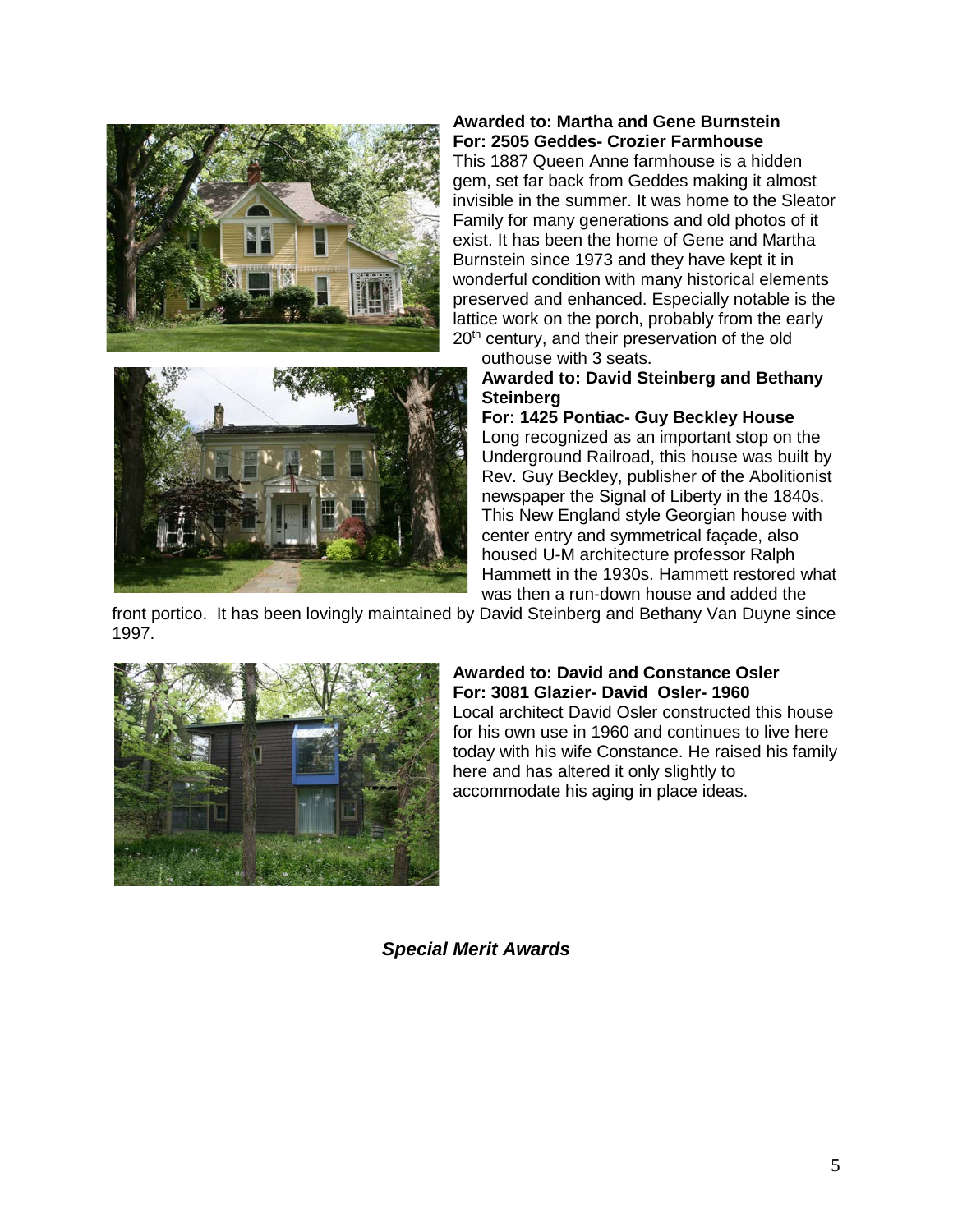

### **Awarded to: Kristi Gilbert For: Volunteer for the HDC Awards Committee**

Kristi Gilbert has handled the public presentations for this committee for over five years and has added professionalism to our mission to educate the public with beautiful graphic designs for our invitations, power points, and handouts.



## **Awarded to: George Taylor, Tracey Miller, Jane Carr and H. Scott Diels**

## **For: Cobblestone Farm Association.**

These members of the Cobblestone Farm Association Board have dedicated themselves to this city-owned museum for over a decade. Cobblestone Farm is an Individual Historic District.



### **Awarded to: First Martin Corp. For: 116 W. Huron- 1940 - Ann Arbor Bus Depot marquee restoration**

First Martin Corporation has restored the red and back-lit, blue neon signs and marquee that have graced this Art Deco Bus Depot since 1940. This property is a former Individual Historic District.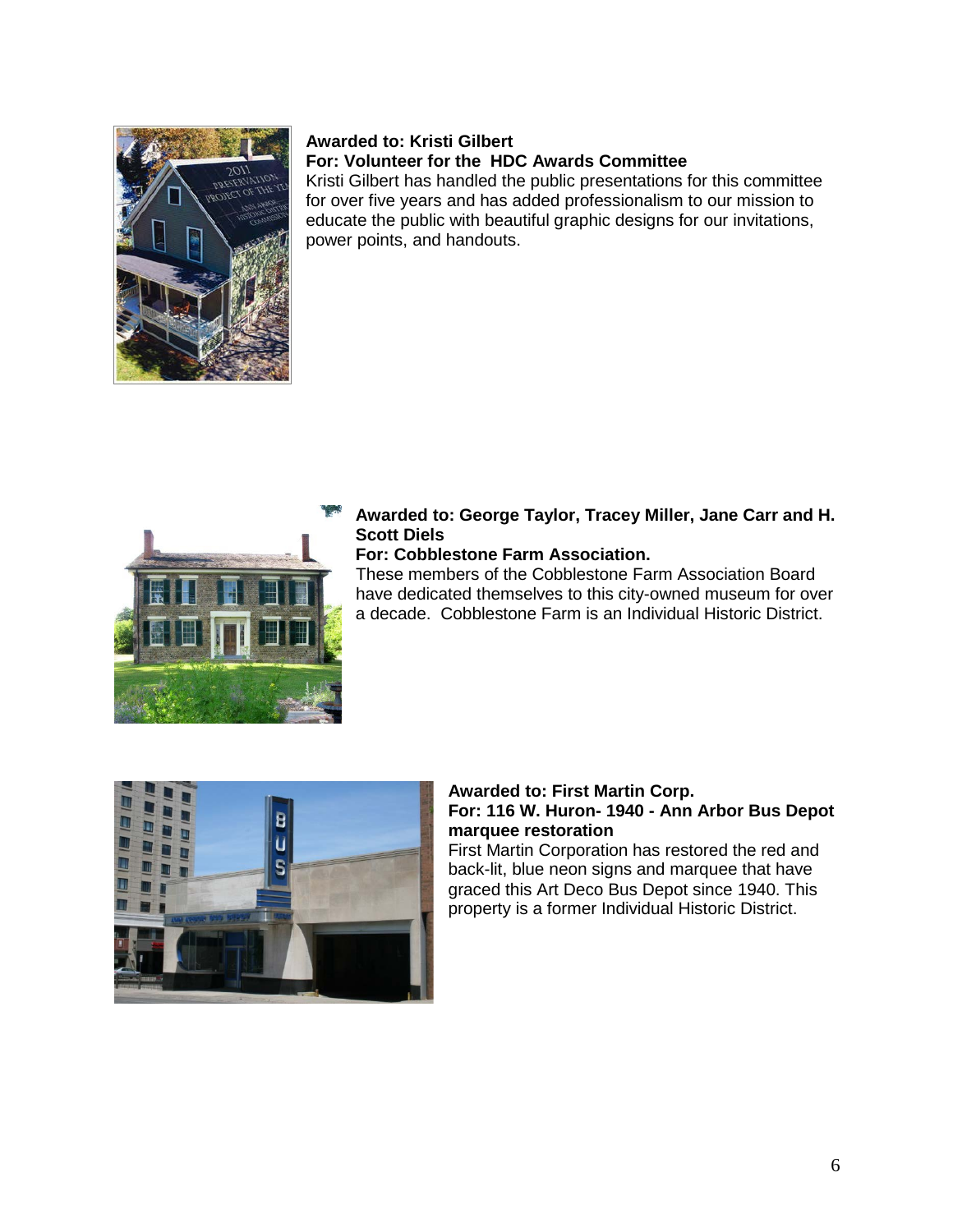

#### **Awarded to: Jon Carlson and Greg Lobdell, dba - 2mission design & development For: 226 S. Main- Cunningham's Drug Store- 1940 - marquee restoration**

The winners have restored the 1940 marquee and green color which was part of the Cunningham Drug Store chain's signature color. It is now their new Lena restaurant which, although totally modern on the interior, respected the exterior to preserve the 1940 design. Curtis Commercial of Ann Arbor owns the

building. This property is part of the Main Street Historic District.



# *Centennial Award*

#### **Awarded to: University of Michigan For: Hill Auditorium, 825 North University Ave.**

Hill Auditorium opened in May 1913 and has been in use ever since as a concert venue, graduation space, lecture hall and anti-war protests. It was restored to its original appearance in 2006 and kept its perfect acoustics while upgrading bathrooms, adding air conditioning, and other important infrastructure improvements.

## *Preservationist of the Year*

**Awarded to: Pauline Walters Washtenaw County Historical Society**